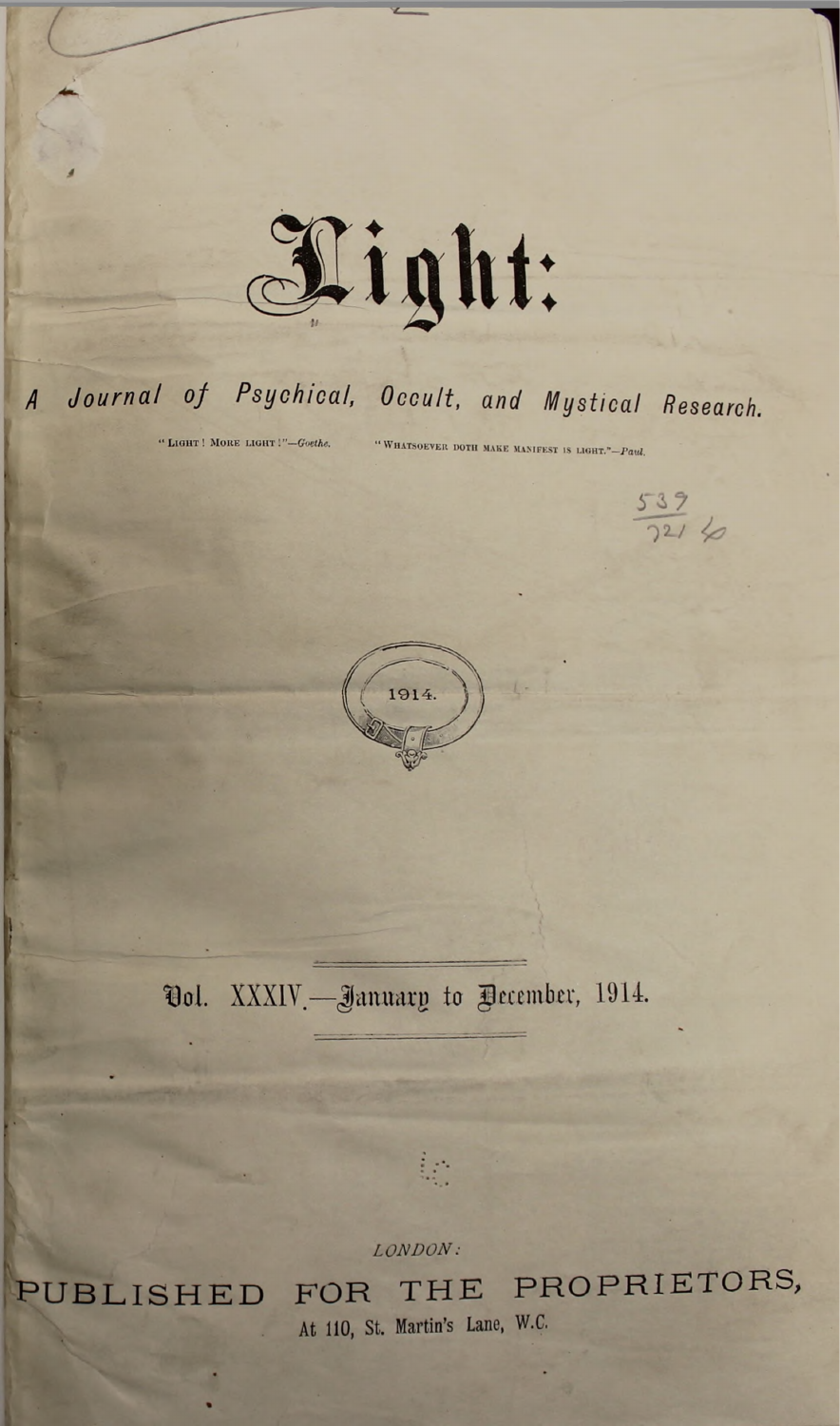

LONDON : THE FEIAES PEINTING ASSOCIATION, LIMITED, 26A, TUDOR STREET, E.C.

禁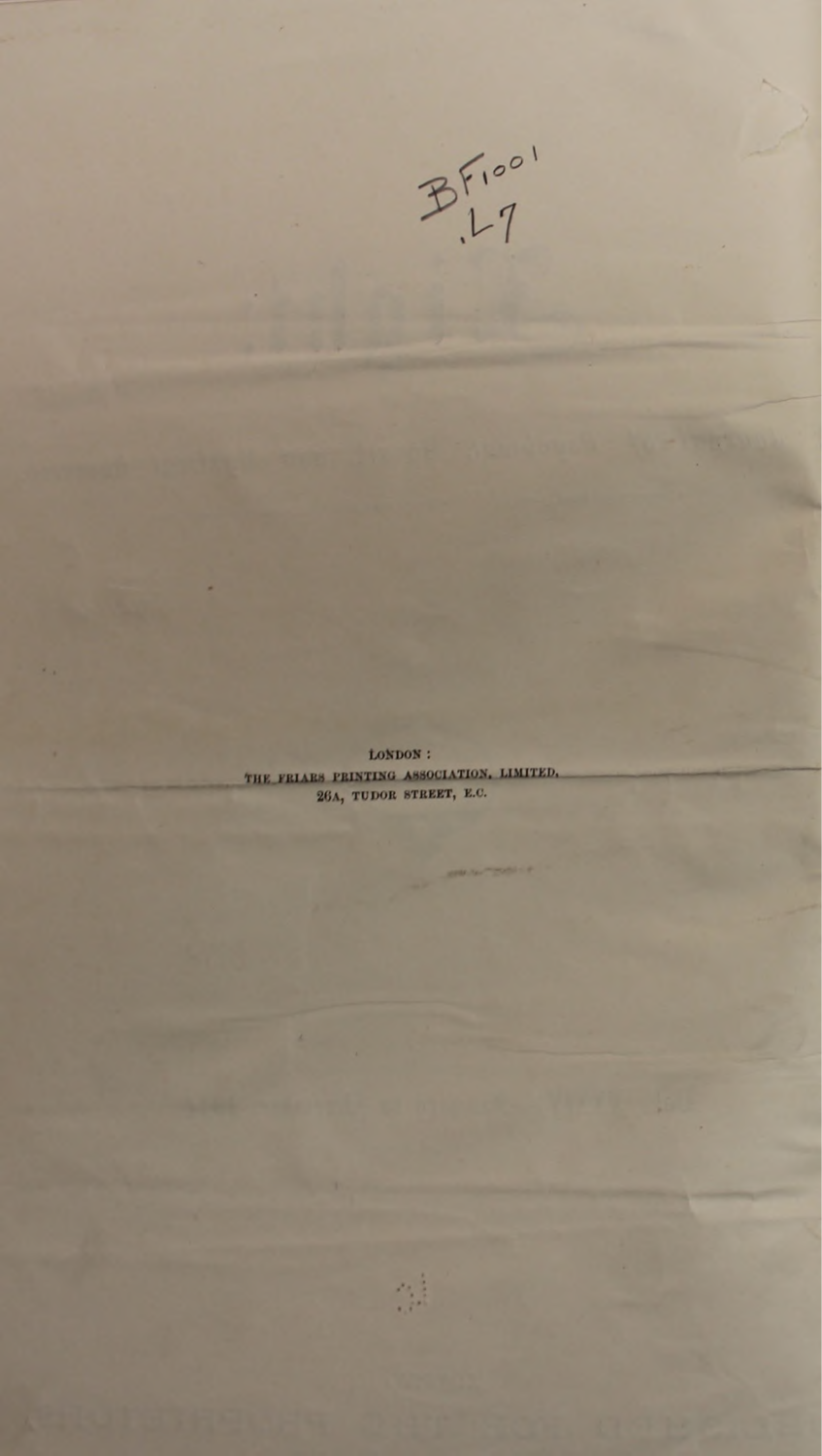## INDEX

"  $A^{\text{dynamic}}$ , An," Experiences by Authors of, The agrees of Apple 1503<br>Aggressive, Should Spiritualism be more ? 454<br>Alchemy and the Kabalah, 52<br>Alexander II., Apparition of, 144<br>Amen-Rames, Message of, 447, 460, 471, 567, 591, 602<br>Aneskors, Our Many, 333<br>Animals, the 274, 348, 504<br>Armageddon, The Owner of, 620 Armageddon, The Owner of, 920<br>Art, Spirit Inspiration in, 314<br>Astonishing Dialogue, 399<br>Astrology and the War, 418, 422, 437, 464<br>Atlantis, 139, 197, 329<br>Auras and their Meaning, 237

Balley, Chas., 215, 231, 305, 302<br>Balkan War, 15, 231, 305, 302<br>Balkan War, Prophecy Fulfilled, 276<br>Balsam, The, 251<br>Barlow, Geo, and Spiritualism, 141<br>Barlow, Geo, and Spiritualism, 141<br>Barlow, Geo, and Spiritualism, 141<br>

 $\begin{tabular}{l} \textbf{Calamity, Great, Its Case and Care, 437 \\ \textbf{Camphell, Rev, R. J., 118, 520} \\ \textbf{Canpreter, Edward, on Europe's Desting, 440 \\ \textbf{Childern in the Seen and the Unseen, 148 \\ \textbf{Christians, German, Mme. d'Espérance on, 28 \\ \textbf{Christ, Vision of, 553, 394} \\ \textbf{Christianity and Spirtinualism, 608 \\ \textbf{Church of England, Problem of Univ, 17 \\ \textbf{Calaryonace, Prevision, 165, 190, 280} \\ \textbf{Colour Cure, 232 \\ \textbf{Color$ Comparison and Contrast, 249<br>Congresses, International, 377<br>Constructive Spiritualism, 271<br>Control-Speaking, 454<br>Cook, E. Wake (Portrait and Sketch), 67<br>Cook, E. Wake (Portrait and Sketch), 67<br>Coroless, Sir Wm., and Spirit Comparison and Contrast, 249

**CONTRIBUTORS-**

 $\mathbb{Z}$ 

Construct Total, 200<br>
Construct Constrained Maria 200<br>
A. G., M.A. (Oxon), M.D., 220<br>
Athenla, 290<br>
Arthenia, 290<br>
Beard, Ferry E., 607, 530<br>
Beard, Fighting, 188<br>
Byton, Thos, 540<br>
Byton, Thos, 540<br>
Cameron, James, 232<br>
C

Seed, William H., 314<br>Severn, Dr. Elizabeth, 115, 122, 237<br>Sollowy, E., 231, 302<br>Stuart, A. J., 415, 425, 439<br>Tully, Gerald, 382<br>Tweedale, Rev. C. L., 297, 604<br>Twendale, R. V. C. 223, 545<br>Walker, W., 472<br>Wilson, David (Se

Dark Days: Some Consolations, 380 Dark Days : Some Consolations, 390<br>Day Dawns on the Hills, 178<br>Dawn on the Hills, 178<br>Dawning Splendour, 164<br>Deadlock, The Philosophic, 340<br>Death, a Success and a Succession, 45<br>Death, Paintessness of, 186<br>Difficulties of Discrete Degrees, Sir W. Barrett on, 484<br>Disembodiment, Analogies from Nature, 130<br>Divine Realities. By W. H. Evans, 543<br>Does God Know? 523 Dogs, Phantoms of, 95, 213<br>Dreams, 291, 305 ; and Telepathy, 605<br>Duality, Illusion of, 561

 $\mathbf{E^{f\!f\!f\!f\!f\!f\!f\!f\!f\!f\!f\!f\!f}}$  Ego, The : Whence and What? 561<br>Enchanted Room : A Vision, 261<br>Episode of Séance Room, 399 Episode of Seance Hoom, 399<br>Enrors in Pagehic Messages, 507<br>Ether of Space, 139<br>Evrors in Pagehic Messages, 507<br>Ether of Space, 139<br>Evidential Experiments with, 388<br>Evil Influences : their Human Origin, 260<br>Exhibition and

 $\begin{minipage}[c]{0.9\textwidth} \begin{minipage}[c]{0.9\textwidth} \begin{tabular}[c]{0.9\textwidth} \begin{tabular}[c]{0.9\textwidth} \begin{tabular}[c]{0.9\textwidth} \begin{tabular}[c]{0.9\textwidth} \begin{tabular}[c]{0.9\textwidth} \begin{tabular}[c]{0.9\textwidth} \begin{tabular}[c]{0.9\textwidth} \begin{tabular}[c]{0.9\textwidth} \begin{tabular}[c]{0.9\textwidth} \begin{tabular}[c]{0.9\textwidth} \begin{tabular}[c]{0.9\textwidth} \begin{tabular}[c]{0.9\textwidth} \begin{tabular}[c]{0$ Flammarion on Spiritualism, 140<br>Field, Kate, and the Telephone, 309 Field, Kate, and the Telephone, 309<br>
Flowers, Lives of the 520<br>
Foreign Notes, 17, 53, 89, 129, 149, 169, 209, 203, 233,<br>
280, 321, 358, 392, 442, 513<br>
Fourth Dimension, 404, 481, 456, 479<br>
Freedom and Foreknowledge, 478,

 $\begin{array}{l} \textbf{G}~\text{arments of Ghosts, 14, 215} \\ \textbf{G}~\text{Generation Ago, Phenomena of, 284} \\ \textbf{Genius and Split Influence, 302, 317, 372, 305, 406} \\ \textbf{German Revolution, Prophecy, 475} \\ \textbf{Ghoots and Dreams.} & \textbf{Address by Mr. W. B. Yeats,} \end{array}$ 211, 223 Ghost-seeing and Clairvoyance, 125<br>Ghost Stories, 142, 233, 242, 293, 326, 562<br>Ghosts, Utility of, 370 Ghosts, Utility of, 370<br>
Glimpes of God, 339<br>
God Idea, Mra. Besant on, 274<br>
Gods in War Time, 434<br>
God Within Us, 430, 467, 503<br>
Gordon, Dr. J. L., Sermon by, 197<br>
Great Names, Witness of, 334<br>
Grorelling, The Gospel of,

**Hawthorn's, Mrs. Nathanlel, Letter, 388**<br>Healing, Orthodox and Unorthodox, 370, 376<br>Healing, Church and Medical Report, 230<br>Healing, Magnetic, Upton Sinclair on, 317<br>Healing, Ministry of, 560<br>Healing, Psychic, Dr. E. Seve

 $\begin{array}{l} \textbf{I} \text{ cons, Healing Through, 203, 293, 324} \\ \textbf{I} \text{ dalam } 14 \text{ Pohit of View, 509, 530, 530, 633, 620} \\ \textbf{Y} \text{Ideals} \text{''-False and True, 83} \\ \textbf{Identity and Immateriality, 274} \end{array}$ 

 $\begin{array}{l} \text{Idyll of the Seance Room, 232}\\ \text{Imagination, 302, 323, 336, 347, 384, 431}\\ \text{Ineq, Den, on Philosophy of Plotinus, 278}\\ \text{Tr the Name of Helgion," 130}\\ \text{Invisible. Alles, 490}\\ \text{Inveding, Diverin, Diverin, 241}\\ \text{Investigators, Diffiguished, 341}\\ \text{Irring, Lawrence, Actor's Vision of, 275} \end{array}$ 

 $\begin{array}{l} \mathbf{J} \text{ eanne d'Arc: her Viifons and Voices. Address}\\ \text{by L. V. H. Willey, 151, 163, 173, 183}\\ \text{Jeana d'Arc: Correspondence and References, 192, 902, 257, 253, 281, 302}\\ \text{Jessopp's, Dr., Ghost Story, 137}\\ \text{Johannes, Property of, 497, 506, 545, 547, 559, 571, 583, 557, 564}\\ \text{Johanon's, Mrs. R., Mediumship, 297, 326, 544} \\ \text$ 

Kilner Screens Anticipated, 526<br>Kikuyu, United Missionary Communion, 17 Kingsford, Anna, 93, 391, 583

 $\mathbf{L}$ ang, Andrew, and Clairvoyance, 179<br> Laughter, Springs of, 297

LEADING ARTICLES-

 $\label{eq:1} \bullet\quad$  Laughter, Springs of, 297<br>Etablisa ARTICLEs—<br>Beaking the Chains, 438<br>Changes, 90<br>Consolations, 42<br>Denear and Distance, 395<br>Denear from Another Standpoint, 318<br>Dexter Title, 174<br>Exhibition, 1846<br>Farlies, The,

League of Defence, 154, 372<br>Letters from Living Dead Man, 215, 380<br>Life, Articles on, 351, 309, 370, 385<br>Life, Articles on, 351, 309, 370, 395<br>Life After Death, Sir 0. Lodge on, 571, 586, 598<br>"Light on the Path, 343, 355<br> Lion and Eagle, 424<br>Living as an Art, 365 Lodge, Sir O., Quotations from, 139, 521, 571, 586

LONDON SPIRITUALIST ALLIANCE-

LONDON SPURITUALIST ALLIANCE-<br>
Address by Biev, Arthur Chambers, 43, 51<br>
Address by Miss Edith K. Harper, 7, 19, 32<br>
Address by Dir. Geo. L. Ranking, 79, 91, 99<br>
Address by Hon. Ralpit Shirley, 175, 187<br>
Address by Mr. Per

Love and Reason, 197<br>Lucidity, Case of, 290